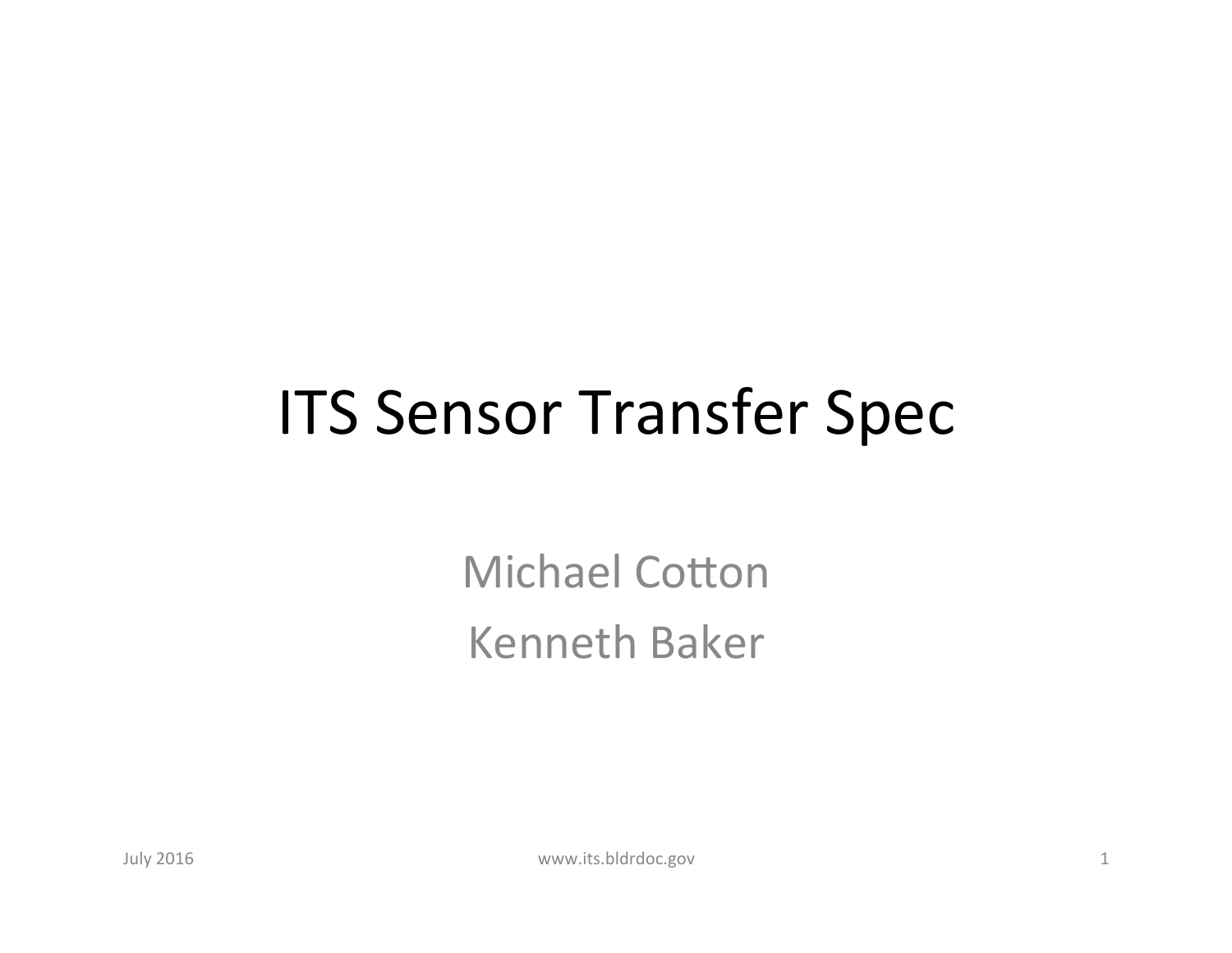# Transfer Spec Mandate

- There is a broad set of missions for sensing networks
- There is a broad set of requirements for sensors
- Multiple sensor types will be needed at different locations and for different missions
- Ergo:

The transfer spec must be general enough to accommodate the most basic of sensors as well as the most sophisticated.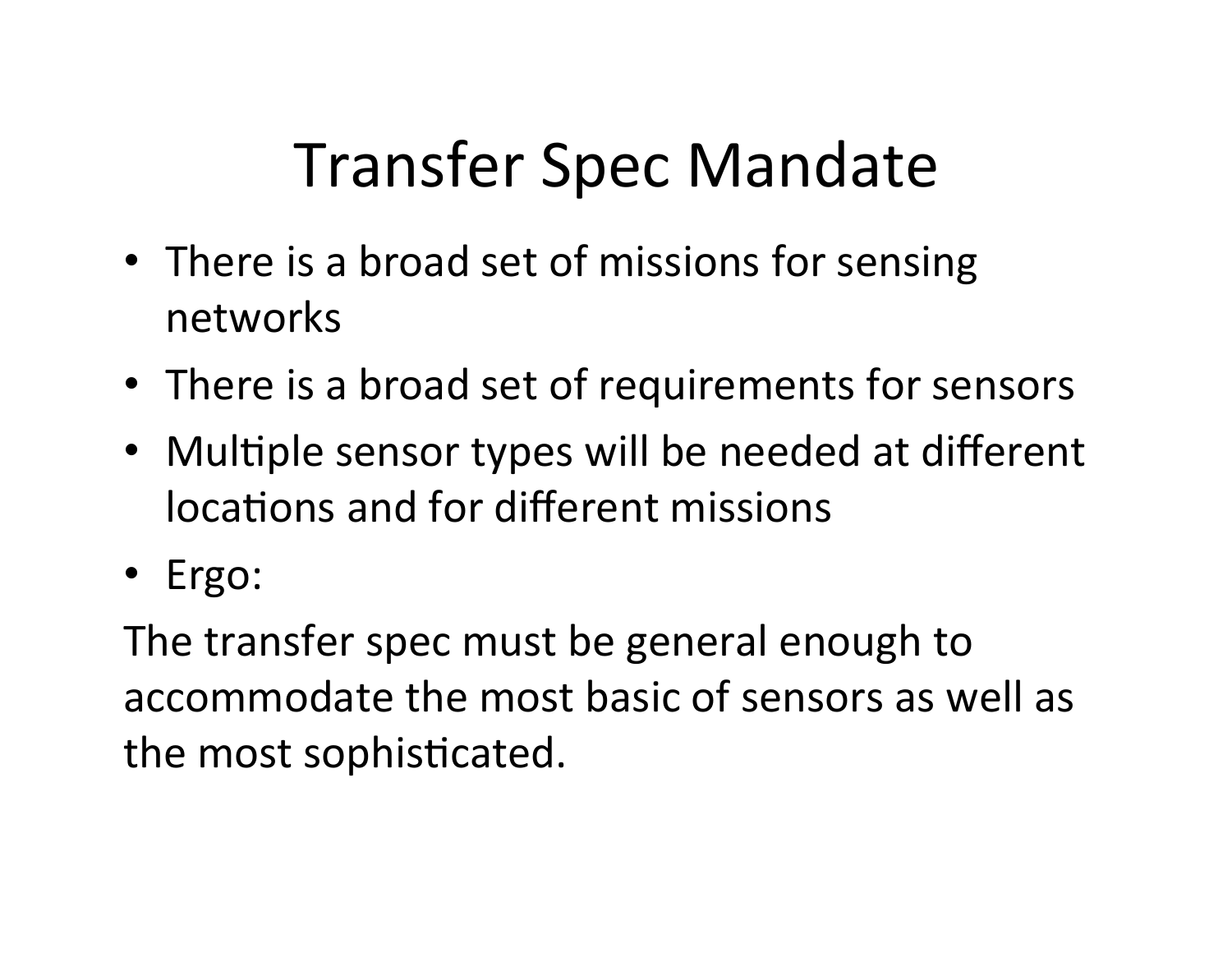# Classes of Sensors

- Network of stationary, single function sensors
- Network of mobile, single function sensors
	- Live stream
	- Store and forward
- Network of stationary, programmable sensors
	- $-$  Adaptive Antenna Control
	- $-$  Signal Identification Functions
	- Timing and Emitter Location Functions
	- etc.
- Network of mobile, programmable sensors
	- Live stream
	- Store and forward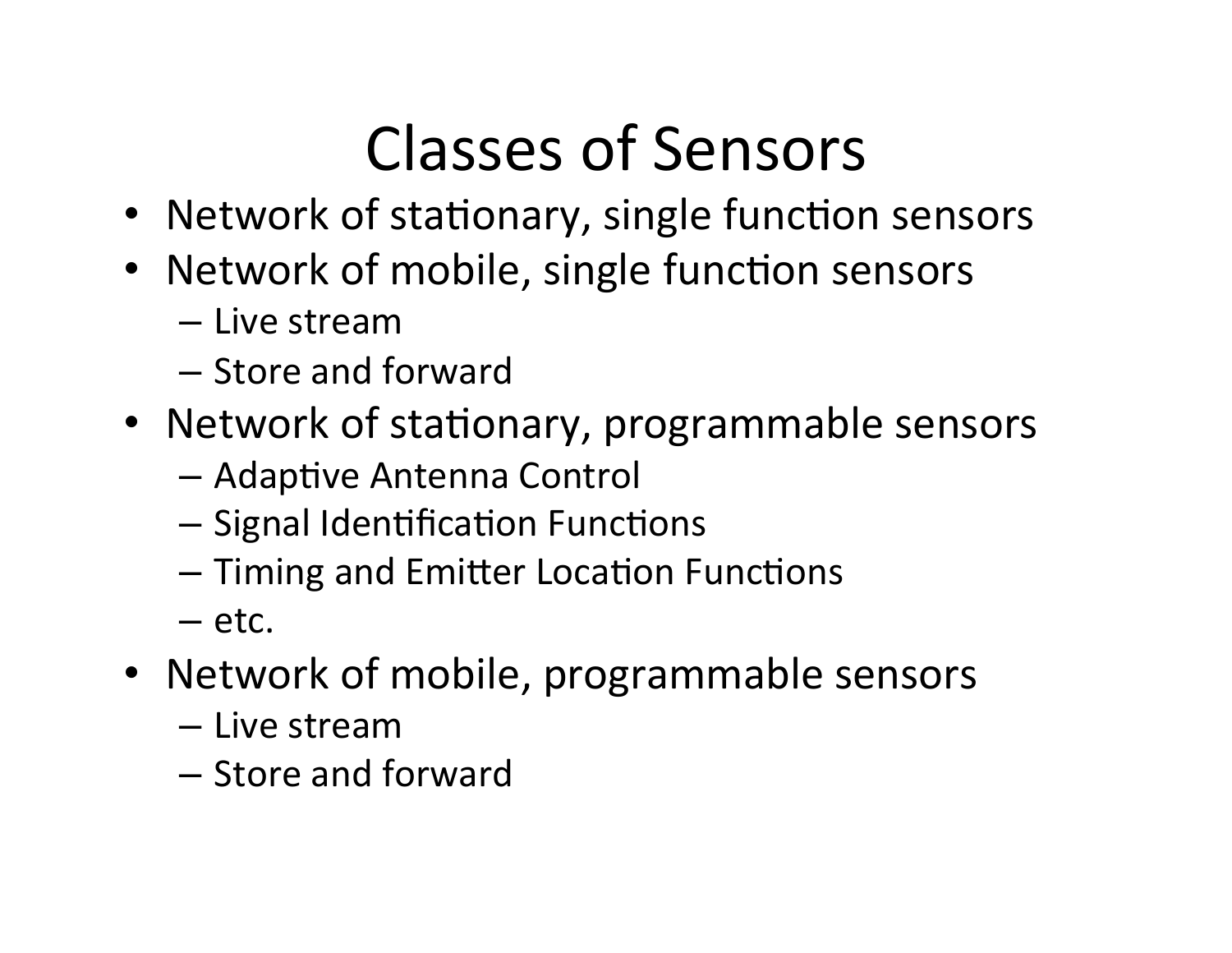# Possible Sensor Network Functions

- Signal Detection
- Signal Identification
- Emitter location
	- Timing constraints
	- Antenna control
- Emitter tracking
	- Timing constraints
	- Antenna control
- Propagation data and control
- Environmental Data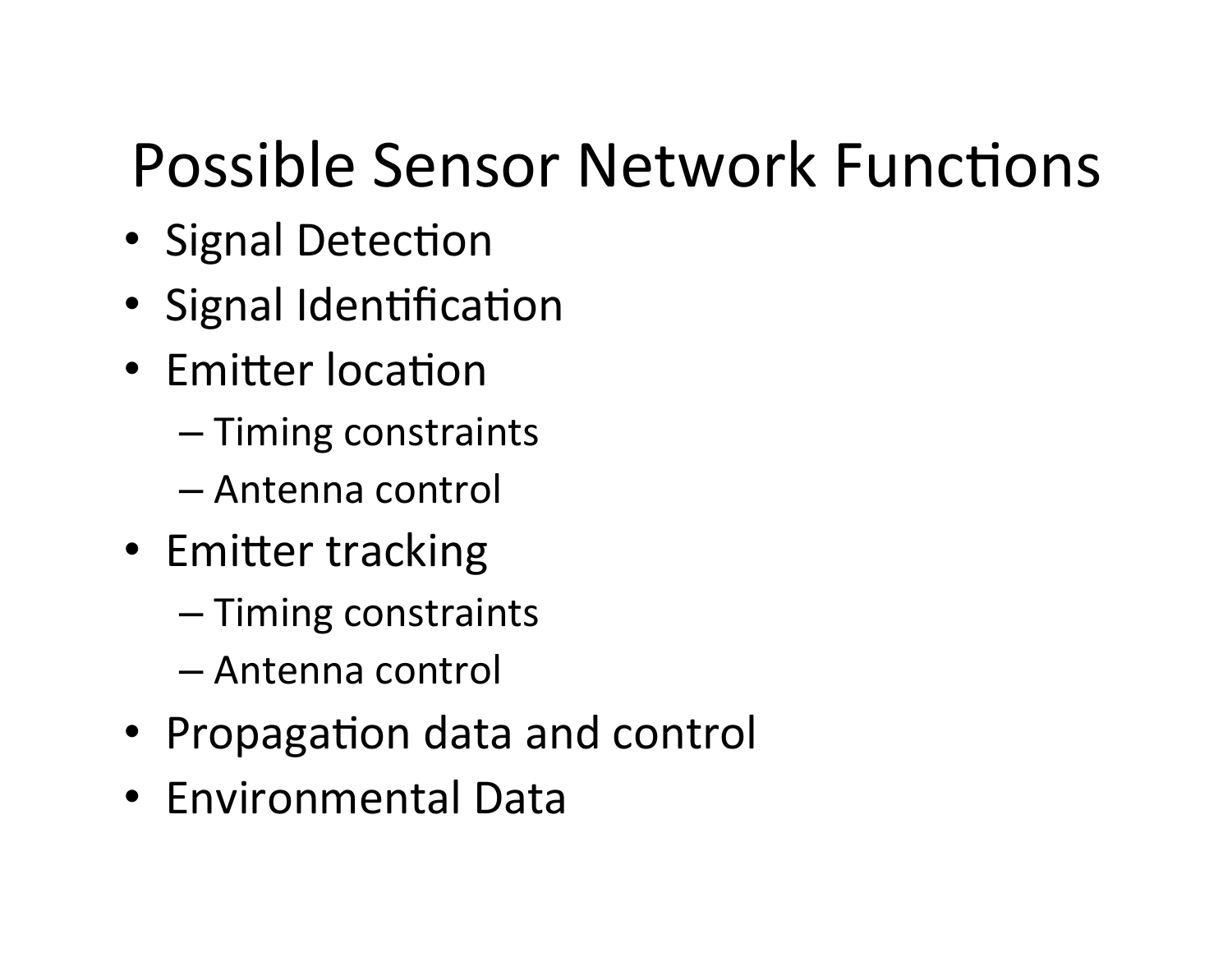# **Transfer Spec Functionality**

- Permit Sensor Control
	- $-$  Two way communication
- Permit Precision Timing of events
- Permit real time streaming of data
- Enable store and forward connectivity
- Permit transfer of location information
- Permit various types of data
	- PSD
	- $I/Q$
	- $-$  Calibration Data
	- $-$  Environmental, etc.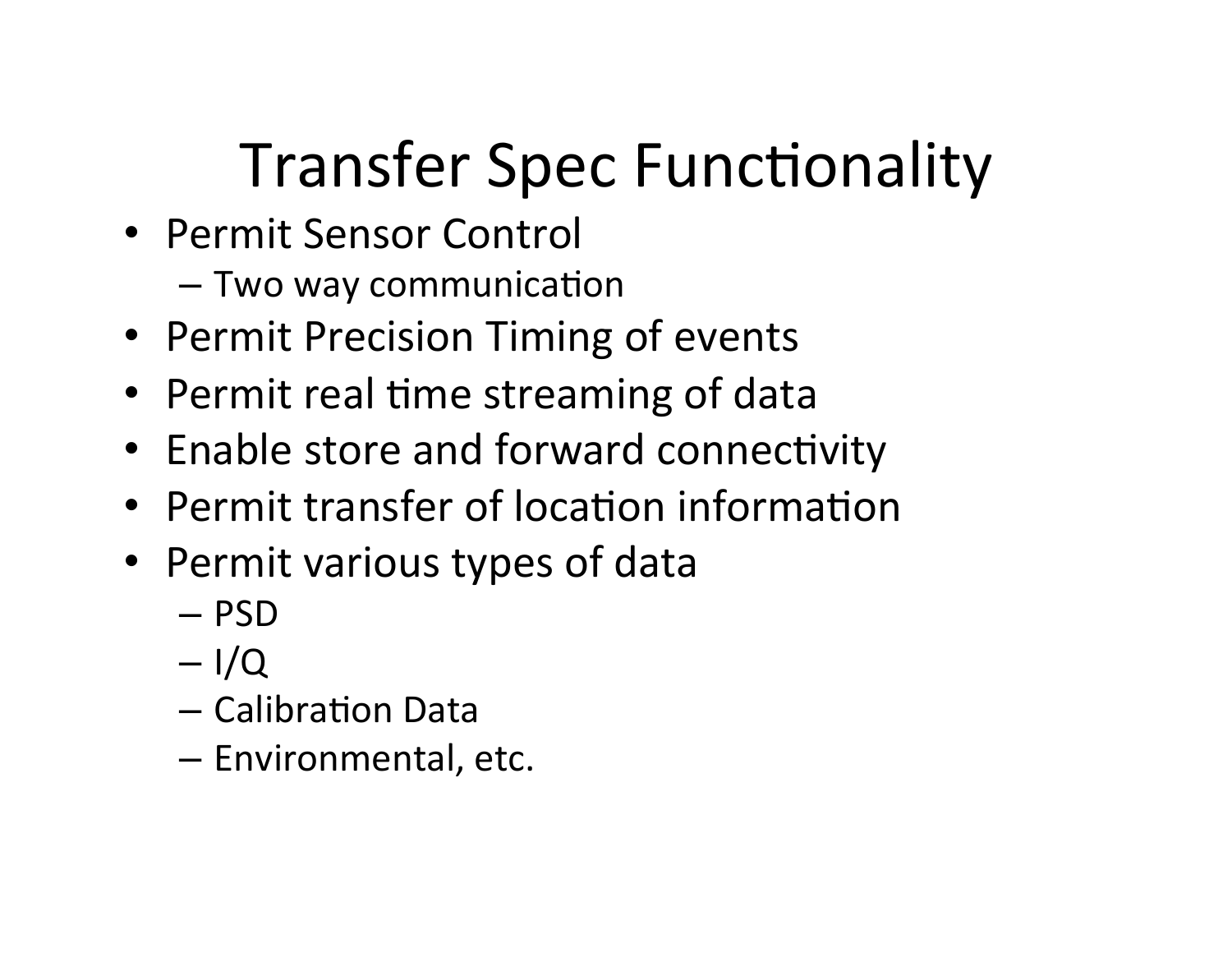# **Existing Standards**

• VITA49 

– No two way communication and control

- IEEE 1900.6
	- Currently under review

 $-$  Will likely need modification for our requirements

• 802.22.3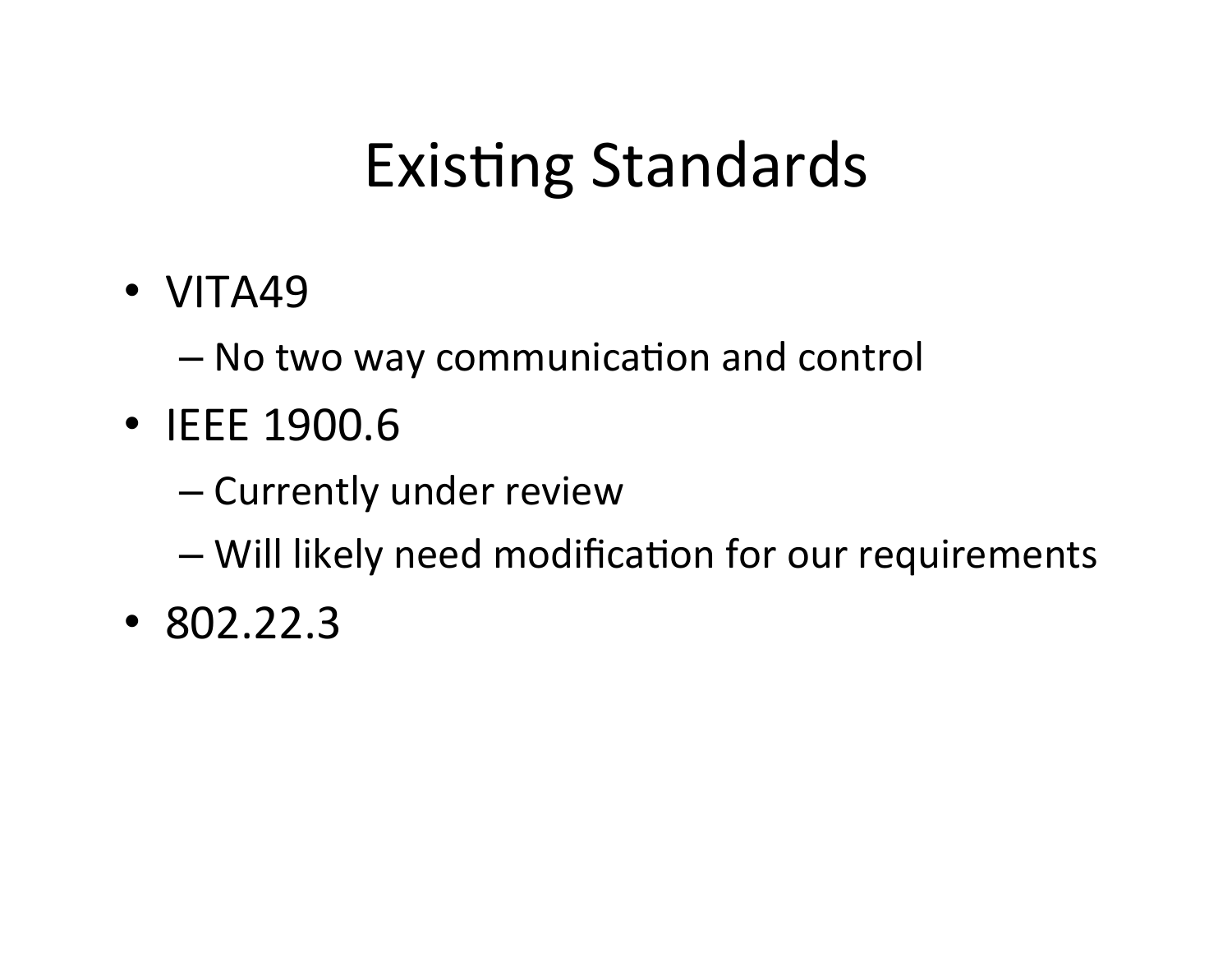## **Current ITS Transfer Spec**

• JSON based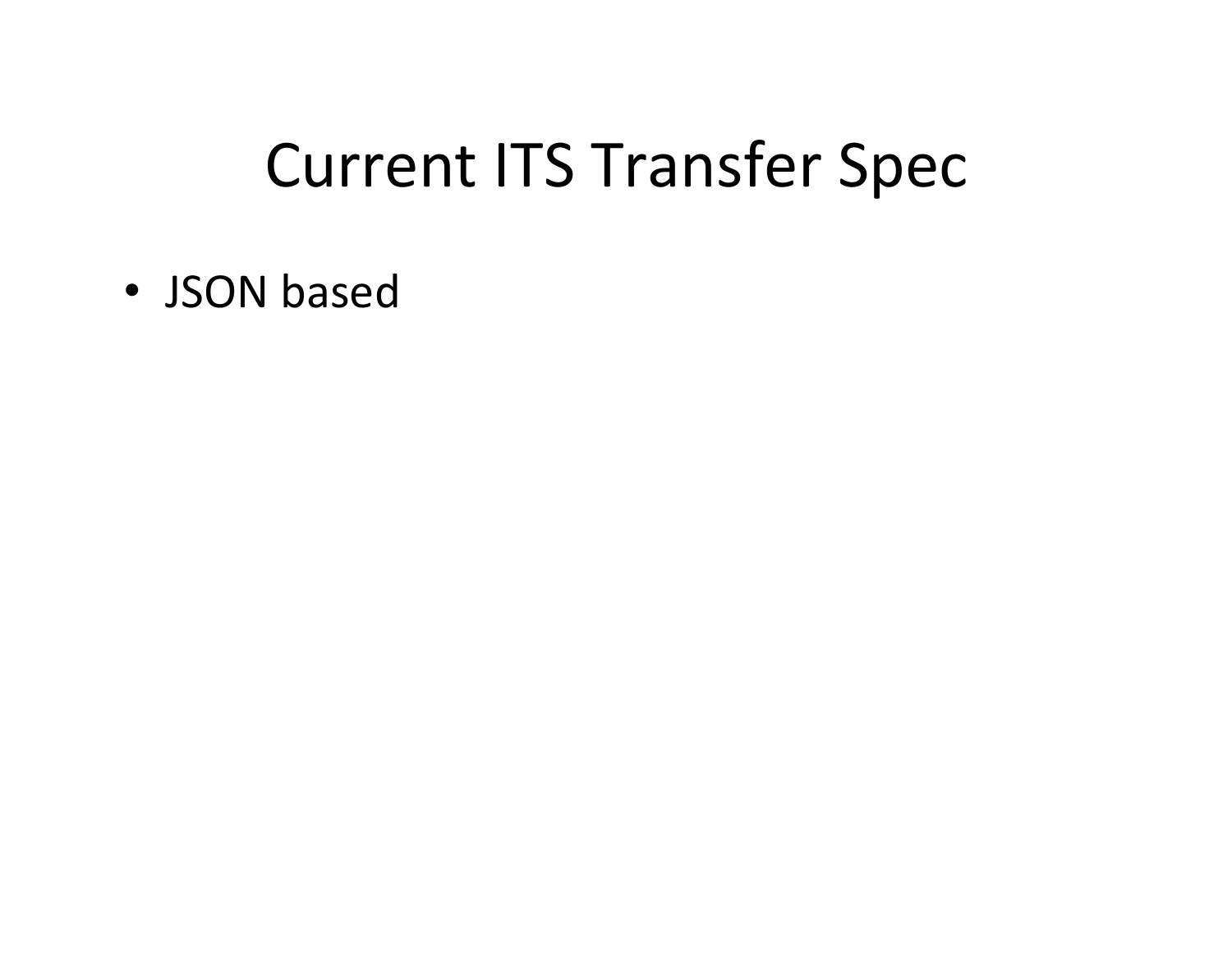## ITS Message Format

- Messages in JavaScript Object Notation (JSON)
- Example LOC message:

```
\{				"version":	"1.0.16",	
  "messageType": "Loc",
  				"sensorId":	"101010101",	
  "sensorKey": 846859034,
  "time": 987654321,
  "mobility": "Stationary",
  				"environment":	"Outdoor",	
  "latitude": 40.0,
  				"longitude":	-105.26,	
  "altitude": 1655,
  "timeZone": "America_Denver"
}
```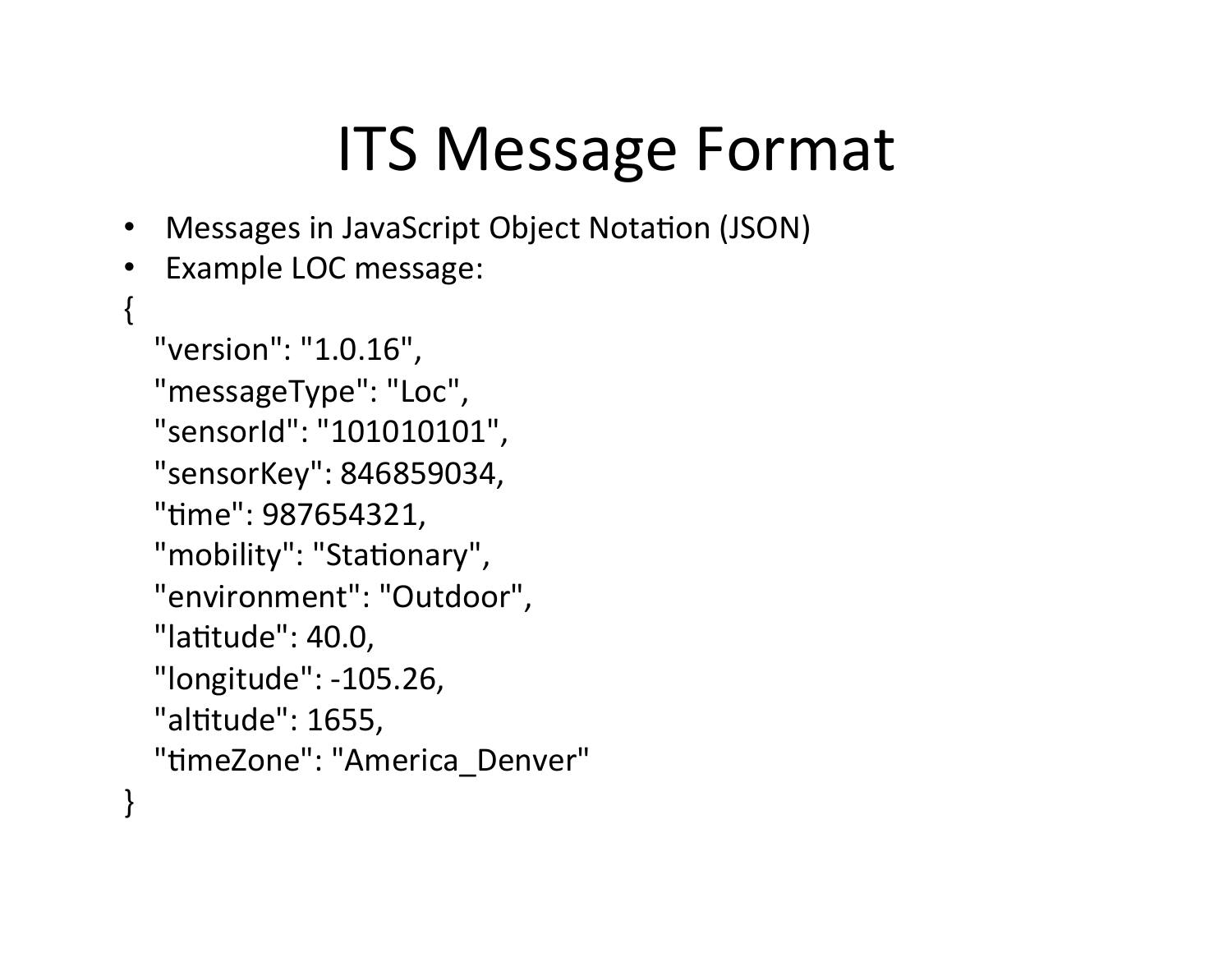## Required Data Fields

- version = Schema/data transfer version with the major.minor.revision syntax [string]
- messageType = Type of JSON message ("Sys") "Loc" | "Data" | "Capture-Event") [string of URL unreserved characters]
- sensorId = Unique identifier of sensor [string
- sensorKey = Authentication key given out by MSOD [integer]
- time =  $Time$  [seconds since Jan 1, 1970 UTC]  $long$ [integer]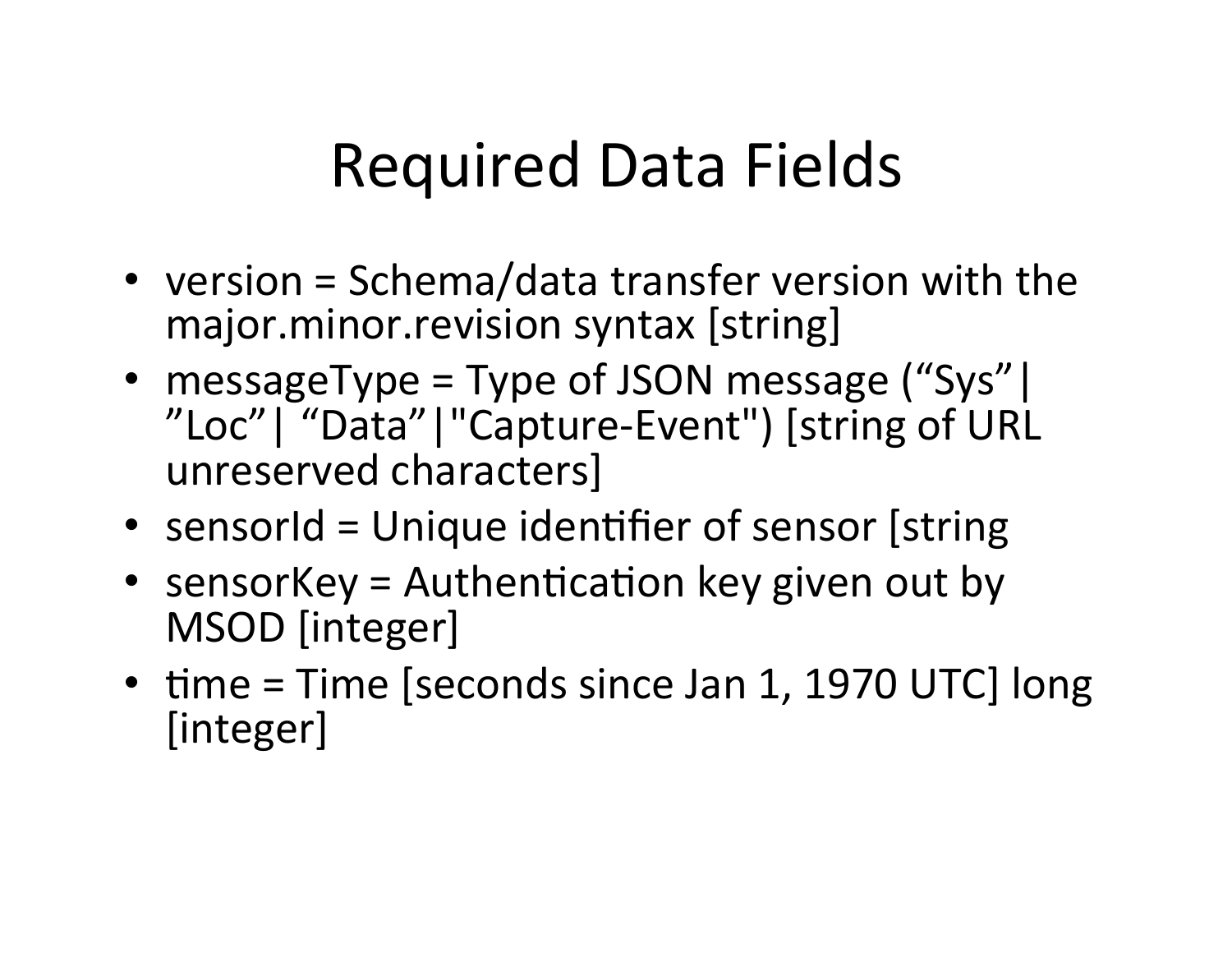## **Current Message Types**

- Sys Messages
- Loc Messages
- Data Messages
- Capture-Event Messages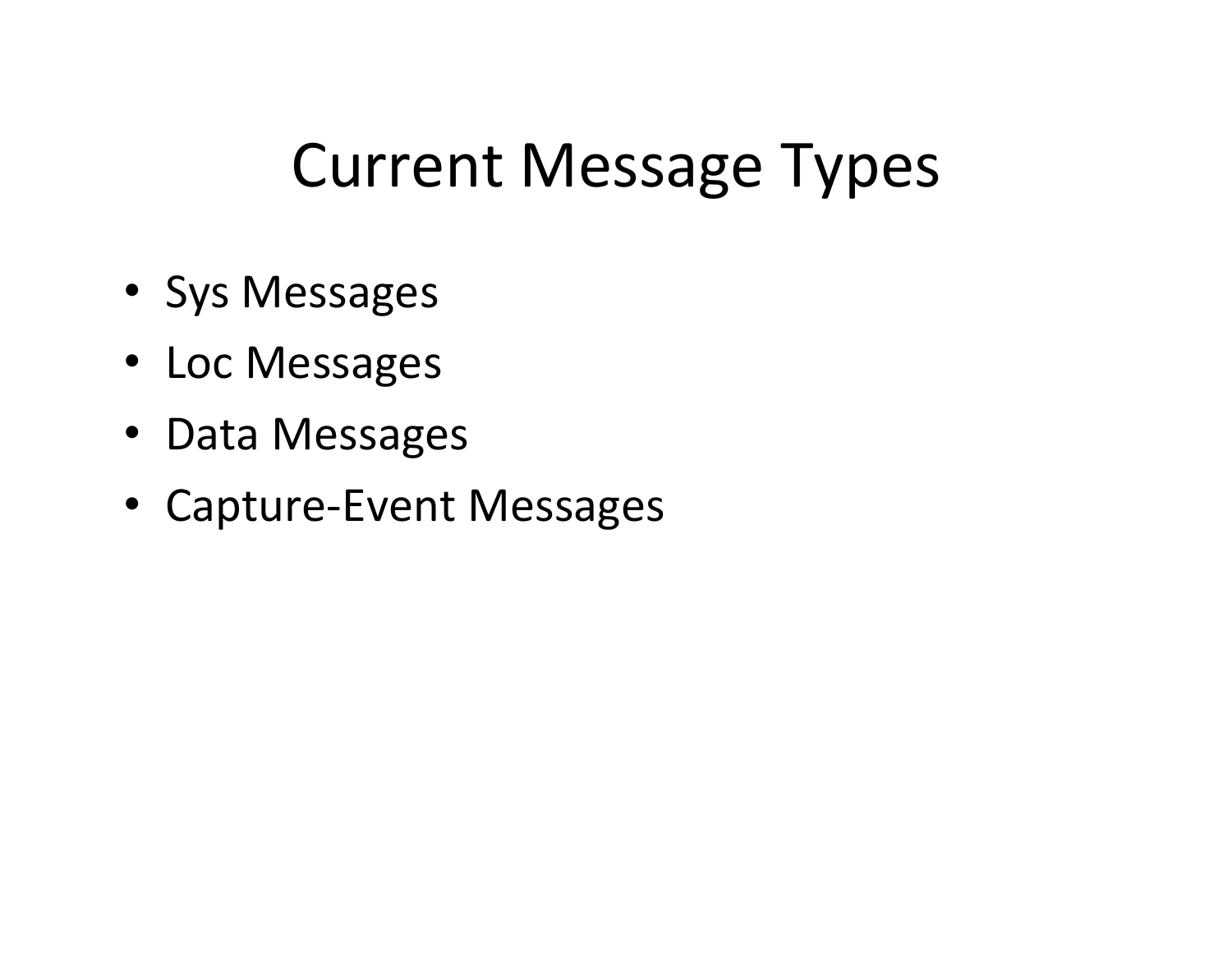# **Sys Messages**

- Sys (System) message lists the critical hardware components of the sensor along with relevant RF specifications
- 1. version = Schema/data transfer version with the major.minor.revision syntax [string]
- 2. type = Type of JSON message ("Sys") [string]
- 3. sensorId = Unique identifier of sensor [string of URL unreserved characters]
- 4. sensorKey = Authentication key given out by MSOD [integer]
- 5.  $time = Time$  [seconds since Jan 1, 1970 UTC] long [integer]
- 6. antenna = data that describes the antenna (see Antenna object below)
- 7. preselector = data that describes RF hardware components in preselector (see Preselector object below)
- 8. cotsSensor = data that describes the COTS sensor (see COTSsensor object below)
- 9. calibration = data structure that describes the calibration measurement (optional, see Cal object below)
- If processed = "False", then the data streams are:

10a. noiseSourceOnPowers(n) = Raw measured data vector  $\delta$ dBm ref to input of COTS sensor] when known source is on.

11a. noiseSourceOffPowers(n) = Raw measured data vector  $\delta$ dBm ref to input of COTS sensor] when known source is off.

• If processed = "True", then the data streams are:

10b. noiseFigure(n) = Noise figure  $[dB]$  referenced to input of preselector.

11b.  $gain(n)$  = System gain  $[dB]$  referenced to input of preselector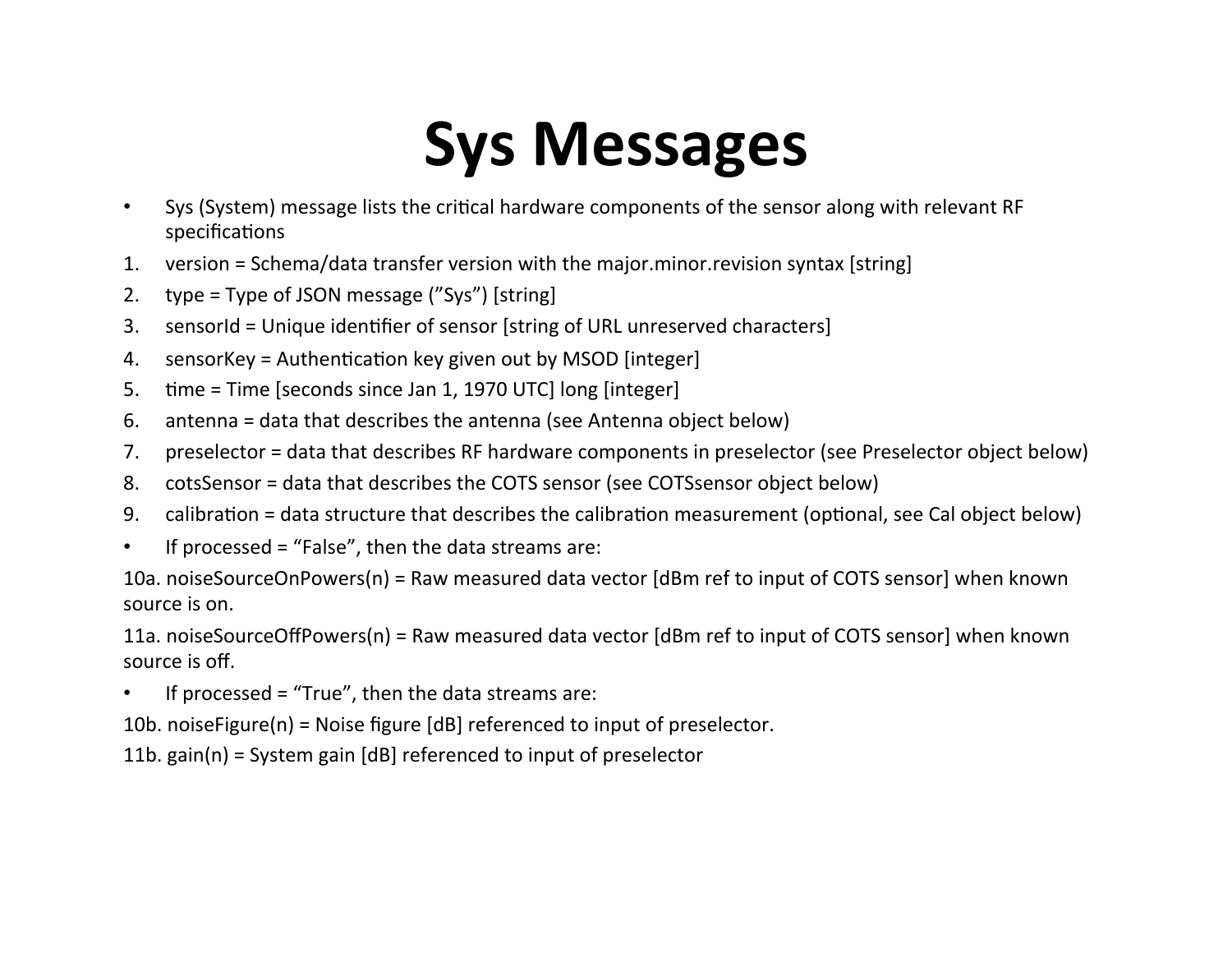# **Loc Messages**

- The Loc message specifies the geolocation of the sensor.
- 1. Ver = Schema/data transfer version with the major.minor.revision syntax [string]
- 2. Type = Type of JSON message  $("Loc")$  [string]
- 3. SensorID = Unique identifier of sensor [string of URL unreserved characters]
- 4. SensorKey = Authentication key given out by MSOD [integer]
- 5.  $t =$  Time [seconds since Jan 1, 1970 UTC] [long integer]
- 6. Mobility = Mobility of sensor ("Stationary" | "Mobile") [string]
- 7. Lat = angle  $[degrees N]$  from equatorial plane  $(0 360)$  [float]
- 8. Lon = angle  $[degrees E]$  from Greenwich median  $(-180 180)$  ([float]
- 9. Alt = height above sea level  $[float]$
- 10. TimeZone = Local time zone identifier ("America/New\_York", "America/ Chicago", "America/Denver", "America/Phoenix", or "America/ Los Angeles") [string]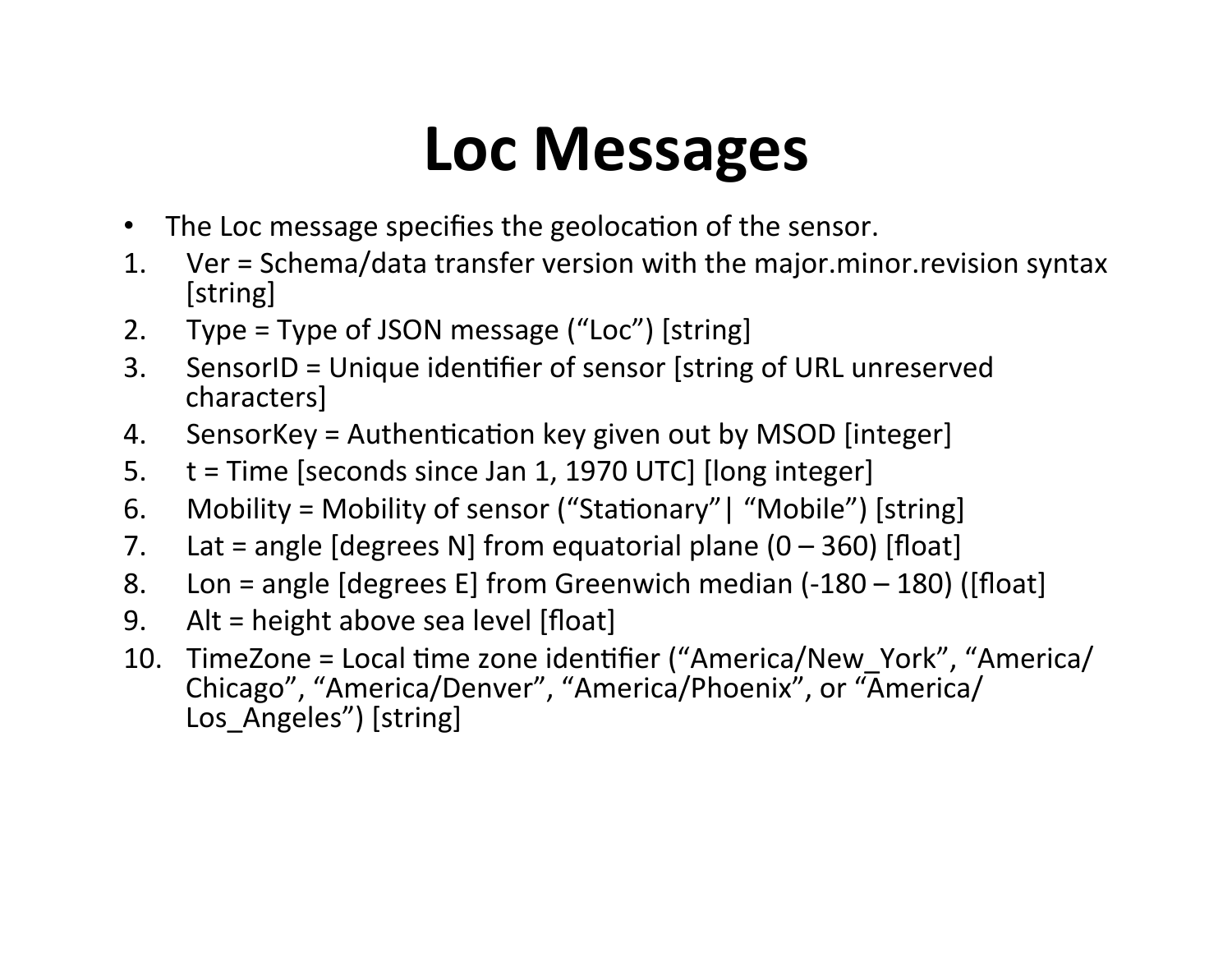#### **Data Messages**

- The Data message contains acquired data from measurements of the environment using an antenna.
- 1. version = Schema/data transfer version with the major.minor.revision syntax [string]
- 2. messageType = Type of JSON message "Data" [string]
- 3. sensorId = Unique identifier of sensor [string of URL unreserved characters]
- 4. sensorKey = Authentication key for the sensor [string]
- 5. time = Time [seconds since Jan 1, 1970 UTC] [long integer] in the UTC time zone.
- 6. sysToDetect = System that measurement is designed to detect ("Radar–SPN43"| "LTE"| "None") [string of URL unreserved characters]
- 7. sensitivity = Sensitivity of the data ("Low"  $\mid$  "Medium"  $\mid$  "High") [string]
- 8. measurementType = Type of measurement ("Swept-frequency"| "FFT-power") [string]
- 9. timeOfAcquisition = Time of 1st acquisition in a sequence [seconds since Jan 1, 1970 UTC] [long integer] in the UTC time zone.
- 10. acquisitionIndex = Index of current acquisition in a sequence [integer]
- 11. numOfMeasurements = Number of measurements per acquisition [integer]. Not relevant for streaming transfers (set to -1).
- 12. timeBetweenAcquisitions = Imposed time between acquisition starts [float]. This is the time between successive Data messages (not relevant for streaming transfers).
- 13. timeBetweenStreams = Time between spectrums when data is sent as a stream via a tcp socket ( relevant for streaming transfers ).
- 14. overloadFlag = Overload flag(s)  $(0 | 1)$  [integer]
- 15. detectedSysNosiePowers = Detected system noise power [dBm ref to output of isotropic antenna] [float]
- 16. comment [string]
- 17. processed = Indicator on processing of data ("True"|"False") [string]
- 18. dataType = Data type ("Binary-float32", "Binary-int16", "Binary-int8", "ASCII") [string]
- 19. byteOrder = Order of bytes for binary data ("Network" | "Big Endian" | "Little Endian" | "N/A") [string]
- 20. compression = Indicator on compression of data ("Zip"  $|$  "None") [string]
- 21. measurementParameters = Measurement parameters (elements listed in Objects section below)
- If processed = "False", then the data stream is

21a. rawMeasuredPowers(n, nM) = Raw measured data vector  $\lceil d \rceil$  of to input of COTS sensor

- If processed = "True", then the data stream is
- 21b. measuredPowers(n, nM) = Measured power vector  $\delta$ dBm ref to output of isotropic antenna]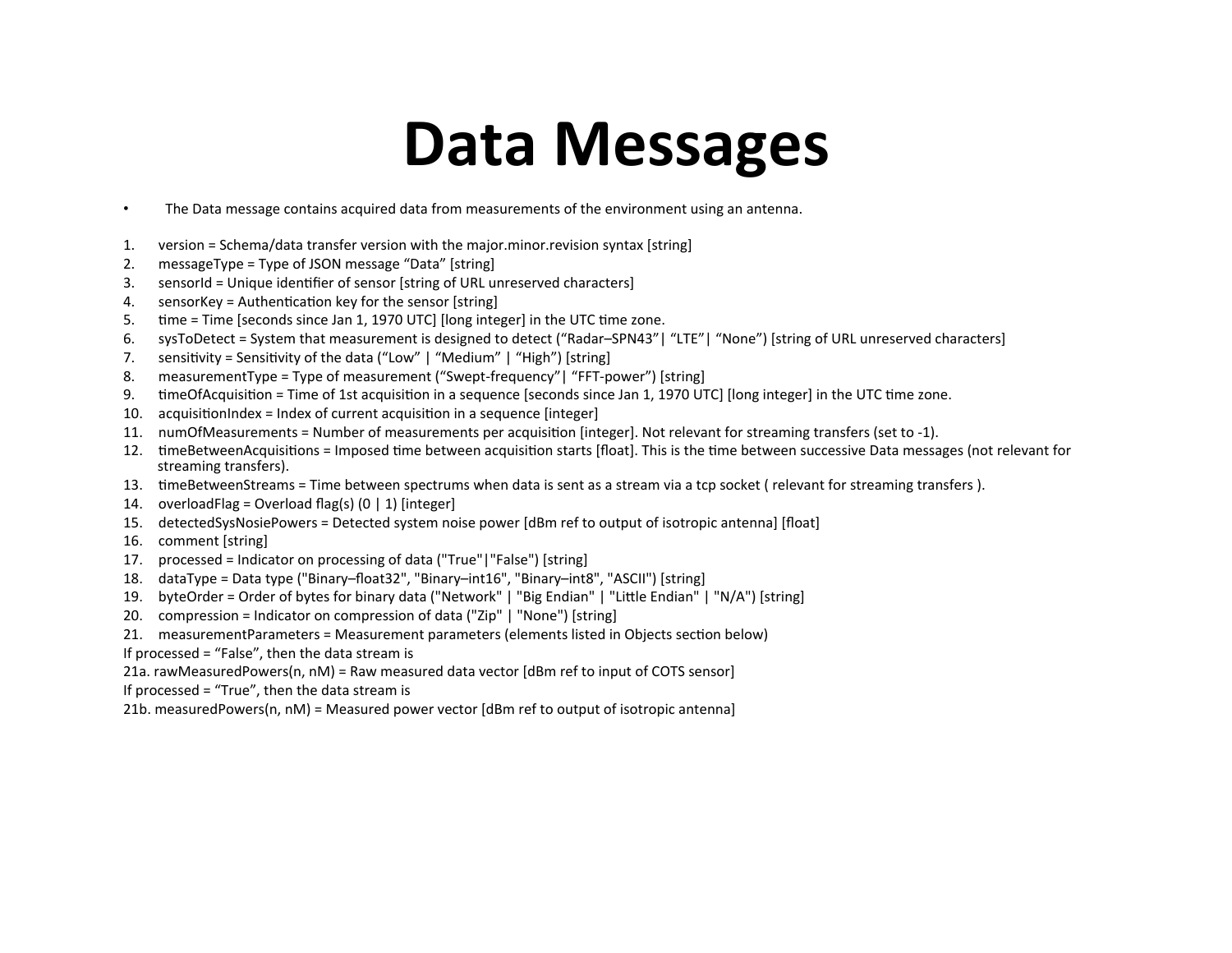# **Capture-Event Messages**

- The Capture-Event Message is used to POST an asynchronous event from the sensor to the server.
- 1. Ver = Schema/data transfer version with the major.minor.revision syntax [string]
- 2. Type = Type of JSON message "Capture-Event"  $[string]$
- 3. SensorID = Unique identifier of sensor [string of URL unreserved characters]
- 4. SensorKey = Authentication key for the sensor [string]
- 5.  $t =$  Time [seconds since Jan 1, 1970 UTC] [long integer] in the UTC time zone.
- 6. Sys2Detect = System that measurement is designed to detect ("Radar–SPN43") "LTE" | "None") [string of URL unreserved characters]
- 7. Sensitivity = Sensitivity of the data ("Low"  $\mid$  "Medium"  $\mid$  "High") [string]
- 8. mType = Type of measurement  $(''1'Q'')$  [string]
- 9. DataType = Data type ("Binary–float32", "Binary–int16", "Binary–int8") [string]
- 10. mPar = Measurement parameters (elements listed in Objects section below)
- 11. Decode = Detection results (elements listed in Objects section below)
- 12. sampleCount: Number of captured samples.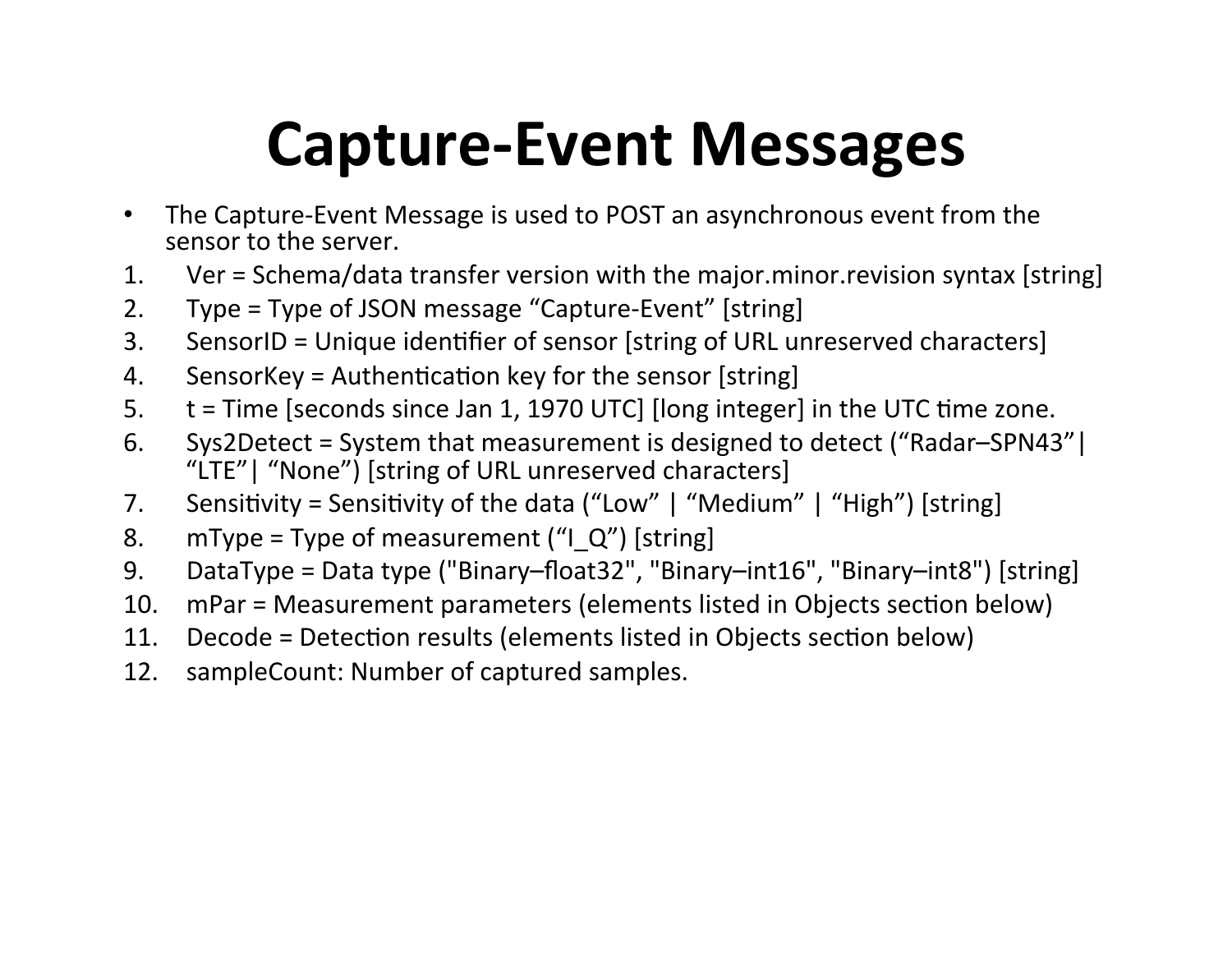## JSON Object Definitions: Antenna

- 1. Antenna = antennas parameters with elements
- 2. Model = Make/model ("AAC SPBODA-1080\_NFi"| "Alpha AW3232") [string]
- 3.  $fLow = Low frequency [Hz] of operational range [float]$
- 4.  $fHigh = High frequency [Hz] of operational range [float]$
- 5.  $g =$  Antenna gain  $[dBi]$  [float]
- 6. bwH = Horizontal 3-dB beamwidth  $[degrees]$  [float]
- 7. bwV = Vertical 3-dB beamwidth  $[degrees]$  [float]
- 8.  $AZ =$  direction of main beam in azimuthal plane [degrees from N] [float]
- 9. EL = direction of main beam in elevation plane [degrees from horizontal] [float]
- 10. Pol = Polarization  $("VL" | "HL" | "LHC" | "RHC", "Slant")$  [string]
- 11.  $XSD = Cross-polarization$  discrimination  $[dB]$  [float]
- 12. VSWR = Voltage standing wave ratio [float]
- 13. ICable = Cable loss (dB) for cable connecting antenna and preselector [float]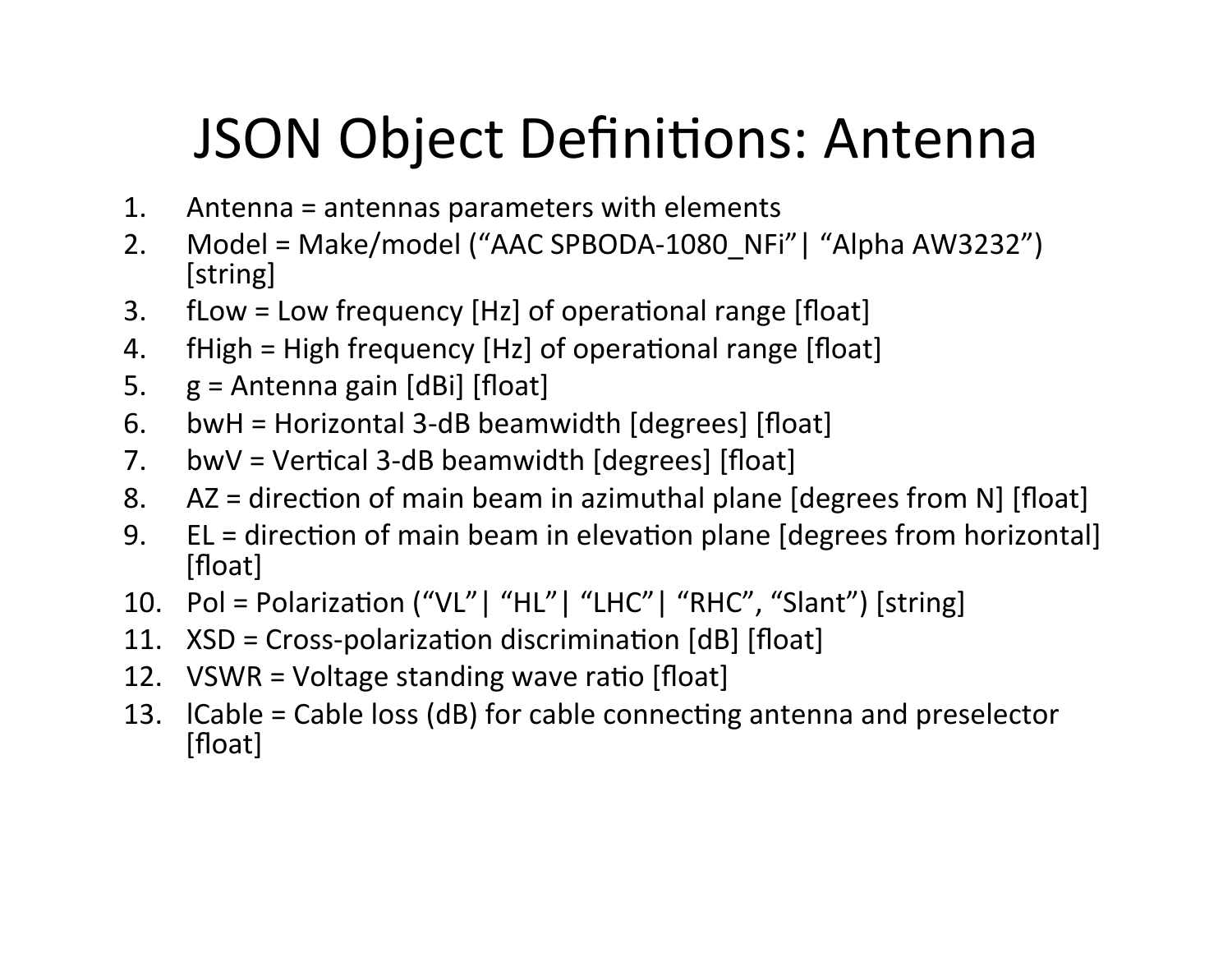## JSON Object Definitions: Preselector

- 1.  $fLowPassBPF = Low frequency [Hz] of filter 1-dB passband$ [float]
- 2. fHighPassBPF= High frequency [Hz] of filter 1-dB passband [float]
- 3. fLowStopBPF = Low frequency  $[Hz]$  of filter 60-dB stopband [float]
- 4. fHighStopBPF = High frequency  $[Hz]$  of filter 60-dB stopband [float]
- 5. fnLNA = Noise figure  $[dB]$  of LNA  $[float]$
- 6.  $gLNA =$  Gain  $[dB]$  of LNA  $[float]$
- 7. pMaxLNA = Max power  $\text{[dBm]}$  at output of LNA, e.g., 1-dB compression point [float]
- 8. enrND = Excess noise ratio of noise  $[dB]$  diode for y-factor calibration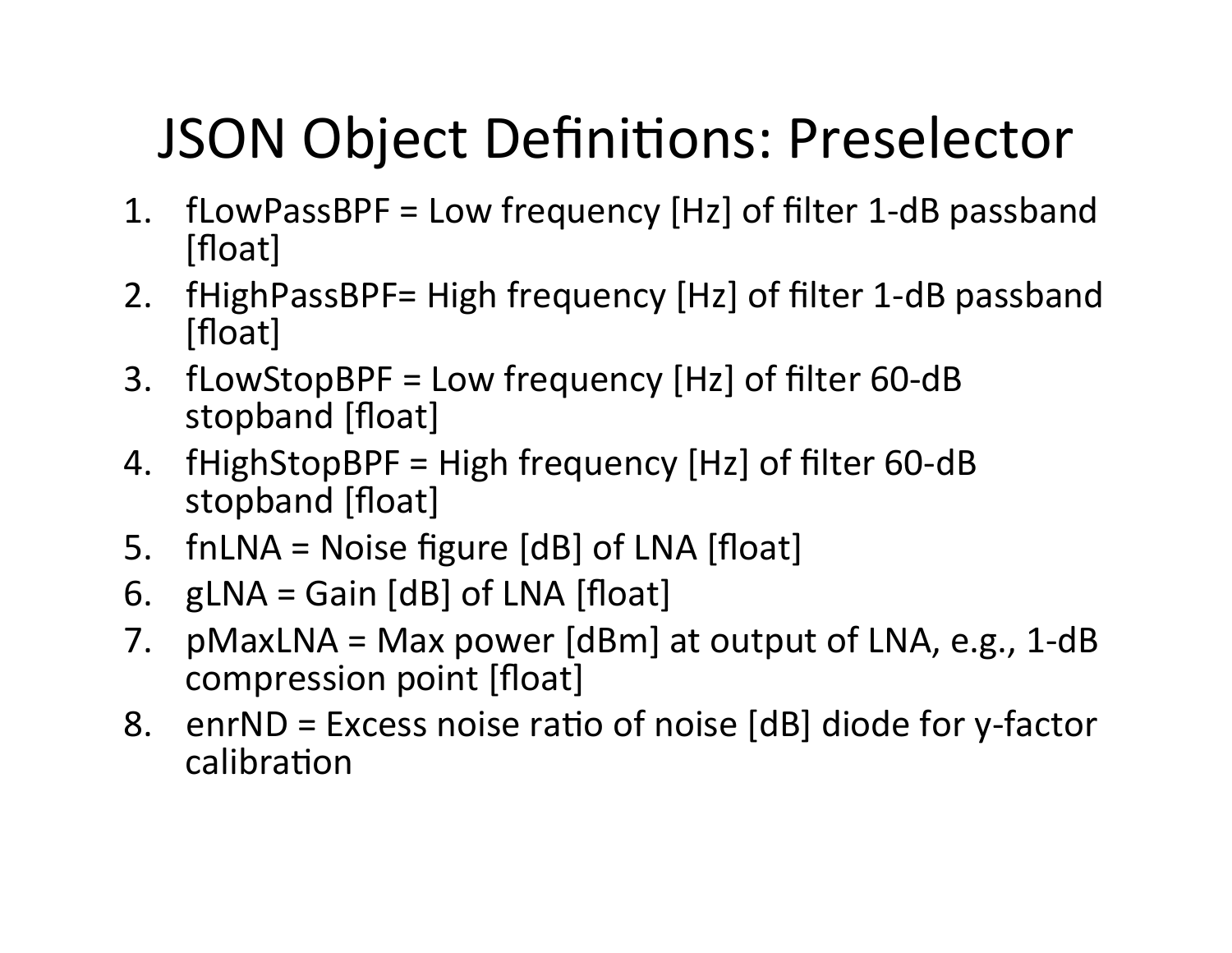### JSON Object Definitions: COTSsensor

- 1. Model = Make and model ("Agilent N6841A"| "Agilent E4440A"| "CRFS RFeye"| "NI USRP N210"| "ThinkRF WSA5000-108"| "Spectrum Hound BB60C") [string]
- 2.  $f$ Low = LowMinimum frequency [Hz] of operational range [float]
- 3. fHigh =  $HighMaximum frequency [Hz] of$ operational range [float]
- 4.  $fn = Noise figure [dB] of COTS sensor in contrast$ to overall system [float]
- 5.  $pMax = Maximum power$  [dBm at input] of COTS sensor [float]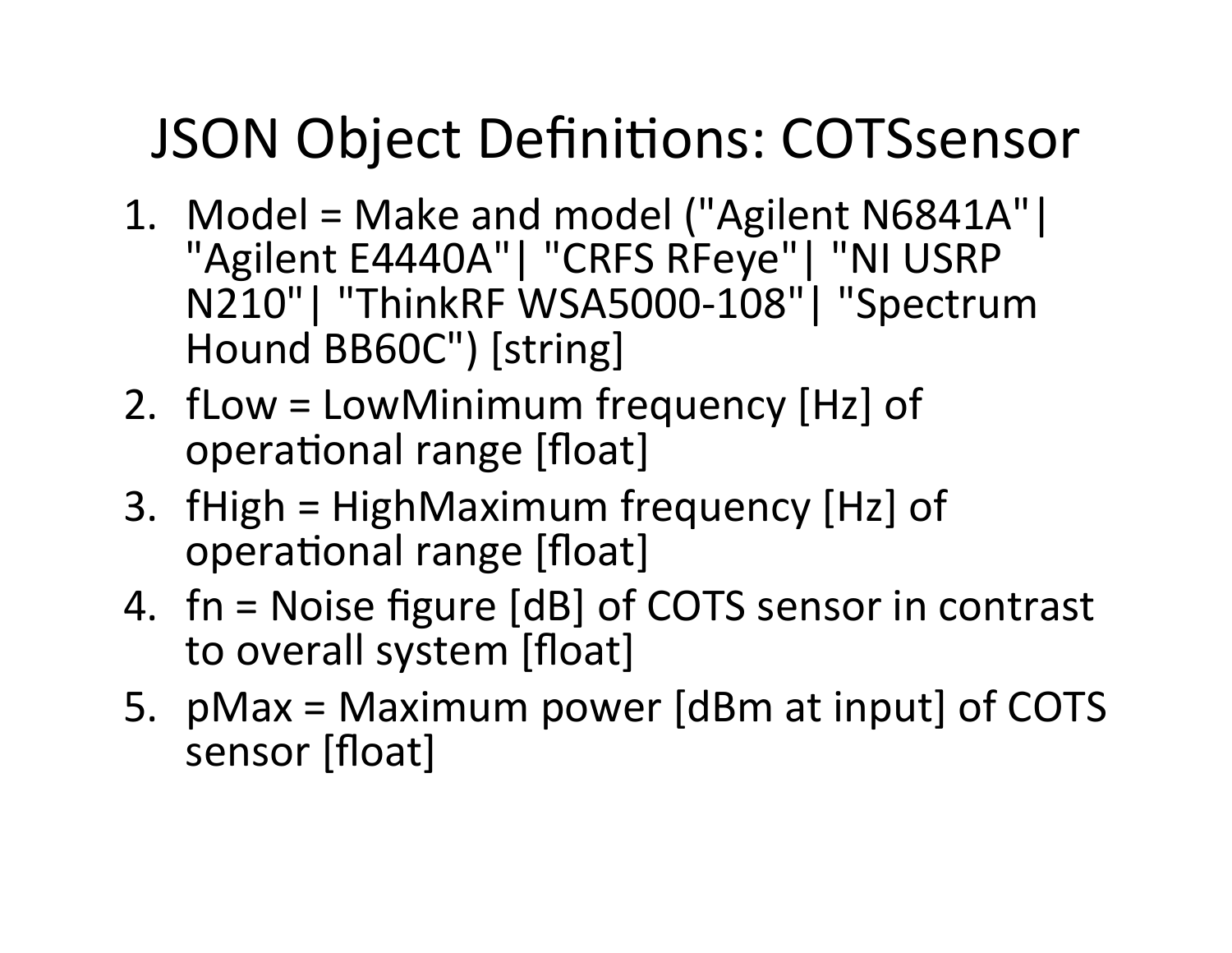## **JSON Object Definitions: Call**

- 1. CalsPerHour = Number of cals per hour  $[float]$
- 2. Temp = Measured temperature inside preselctor  $[F]$  [float]
- 3. mType: Type of measurement ("Swept-frequency", "FFT-power") [string]
- 4.  $nM =$  Number of measurements per calibration [integer]
- 5. Processed = Indicator on processing of data ("True"| "False") [string]
- 6. DataType = Data type ("Binary–float32" | "Binary–int16" | "Binary– int8" | "ASCII") [string]
- 7. ByteOrder = Order of bytes for binary data ("Network", "Big Endian", "Little Endian", "N/A") [string]
- 8. Compression = Compression of data ("Zip"| "None") [string]
- 9. mPar = Measurement parameters (elements listed in Objects section below)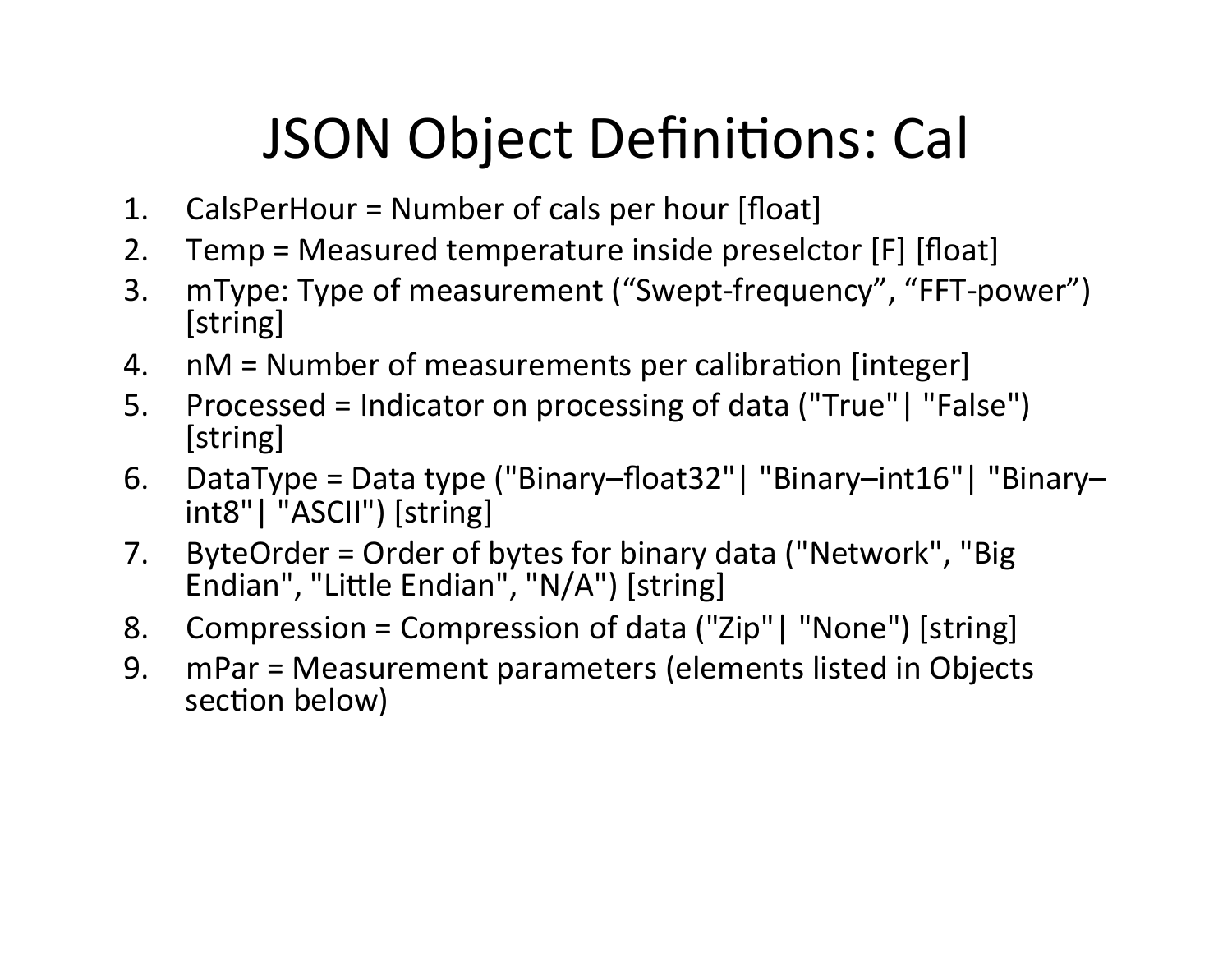## JSON Object Definitions: mPar

- 1. fStart = Start frequency [Hz] of sweep <Required for swept-freq> [float]
- 2. fStop = Stop frequency [Hz] of sweep <Required for swept-freq> [float]
- 3.  $n =$  Number of frequencies in sweep <Required for swept-freq> [float]
- 4.  $td =$  Dwell time [s] at each frequency in a sweep <Required for sweptfreq> [float]
- 5. Det = Detector: ("RMS" | "Positive" | "Peak" | "Average") <Required for swept-freq> [string]
- 6. RBW = Resolution bandwidth  $[Hz]$  <Required for swept-freq>  $[float]$
- 7. VBW = Video bandwidth  $[Hz]$  <Required for swept-freq>  $[float]$
- 8. Atten = COTS sensor attenuation  $[dB]$  <Required for swept-freq>  $[float]$
- 9. SampleRate = Sampling rate [Samples/second] <Required for  $I/Q$ capture>
- 10.  $fc = Center frequency [Hz] \ \Required for I/Q captures$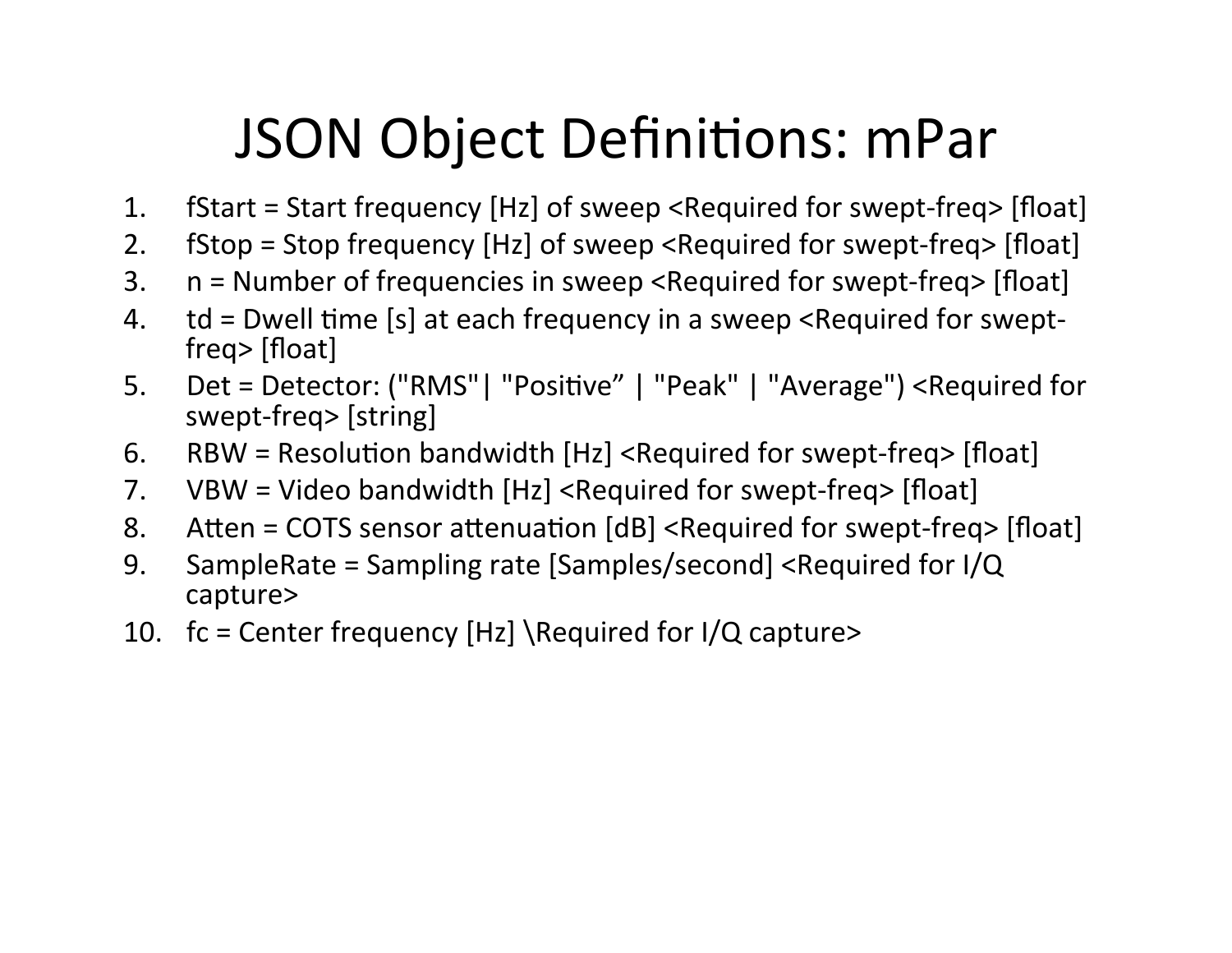### LTE Decode

- Note: <System2Detect,fStart,fStop> determine the MSOD band for which we are capturing I/Q data. fc and CaptureEvent.sampFreq determine the bandwidth of the  $I/Q$  samples. In the case of a swept frequency sensor, there could be several capture events corresponding to a single scan.
- $\bullet$  Decode = Decoded LTE information
- algorithm = Algorithm used for detection ("coherent"|"matchedfilter" | "cyclostationary")
- The following additional fields are relevant to the "coherent" scheme for LTE detection:
	- $-$  CellID = Cell identification number [integer]
	- $-$  SectorID = Sector identification [integer]
	- $-$  linktype = ("uplink" | "downlink")